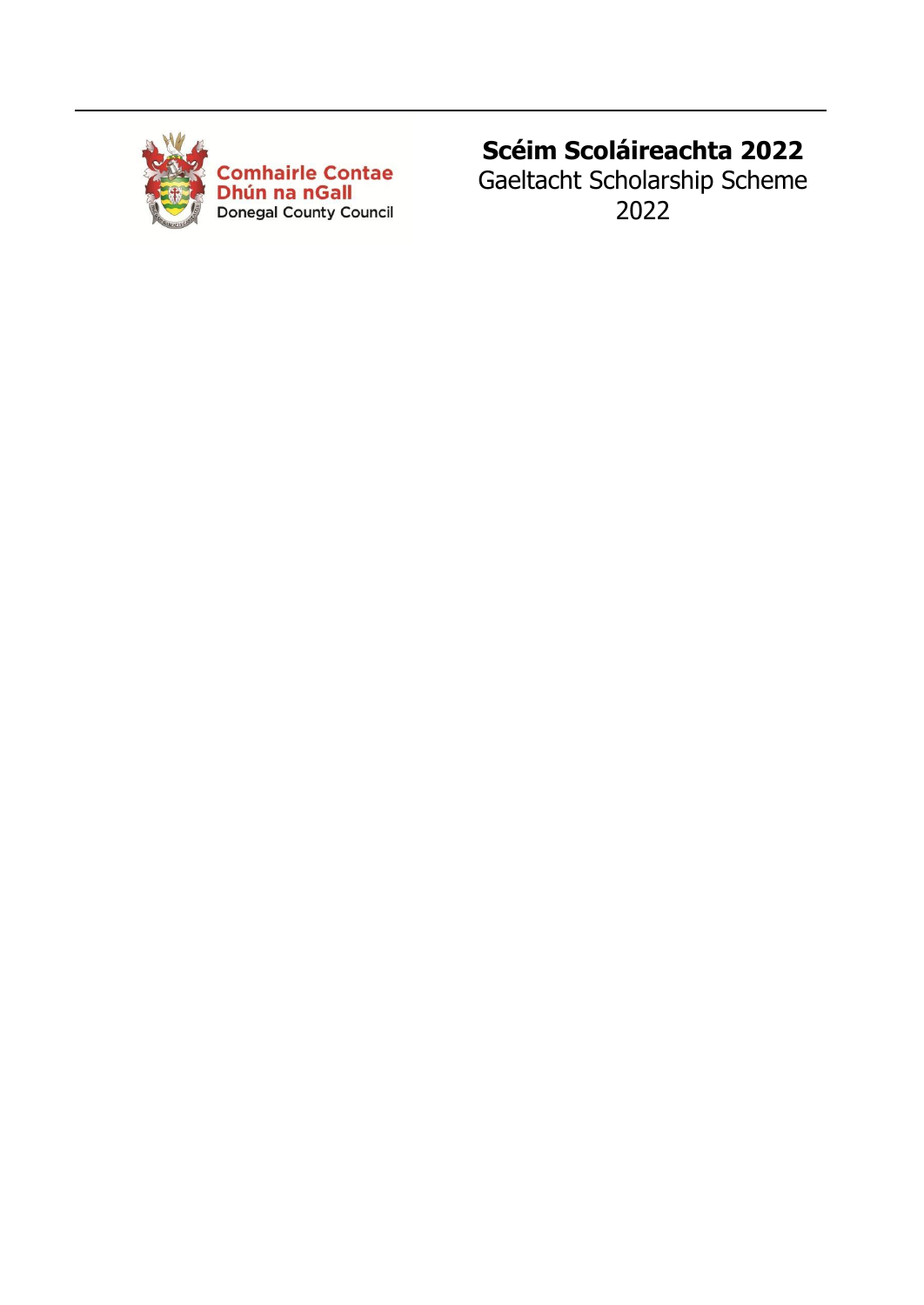| Leagan Gaeilge<br>Tá Coiste Gaeilge Chomhairle Chontae Dhún<br>na nGall, i gcomhar leis na Coláistí Gaeilge, ag<br>tairiscint scoláireachtaí Gaeltachta le freastal ar<br>Choláistí Gaeilge Samhraidh i 2022. Tá na<br>scoláireachtaí ar fáil do dhaltaí scoile idir deich<br>mbliana agus ocht mbliana déag d'aois, a<br>bhfuil buanchónaí orthu, nó atá ag freastal ar<br>scoileanna, i gContae Dhún na nGall.                                                                                                                                                       | <b>English Version</b><br>Donegal County Council, through its<br>Coiste na Gaeilge and in association<br>with the Irish Summer Colleges, is<br>offering Scholarships to attend Irish<br>Colleges in the summer of 2022. The<br>Scholarships are<br>being offered<br>to<br>students between the ages of 10 and<br>18 years of age who permanently<br>reside, or are attending school, in<br>County Donegal.                                                                                                                                        |
|------------------------------------------------------------------------------------------------------------------------------------------------------------------------------------------------------------------------------------------------------------------------------------------------------------------------------------------------------------------------------------------------------------------------------------------------------------------------------------------------------------------------------------------------------------------------|---------------------------------------------------------------------------------------------------------------------------------------------------------------------------------------------------------------------------------------------------------------------------------------------------------------------------------------------------------------------------------------------------------------------------------------------------------------------------------------------------------------------------------------------------|
| Déanfar na hiarratasóirí a roghnú i gCrannchur<br>Oscailte ag tús mhí Mhárta 2022. Bronnfar 30<br>Scoláireacht ar a laghad, agus íocfar na táillí ar<br>fad faoin Scéim. Rachfar i dteagmháil go<br>díreach leis na buaiteoirí amháin agus cuirfear<br>fógra ginearálta in airde ar ár suíomh idirlín ag<br>cur in iúl go bhfuil an crannchur thart.<br>Ba chóir dóibh siúd a bhfuil spéis acu sa scéim<br>seo an fhoirm iarratais, atá istigh leis seo, a<br>líonadh isteach agus a chur ar ais chuig an<br>seoladh ar an fhoirm roimh -<br>Déardaoin 24 FEABHRA 2022 | Successful candidates will be selected<br>through an Open Draw in March 2022.<br>least 30 Scholarships will be<br>At<br>awarded, and the full fees will be paid<br>under the Scheme. The winners will be<br>contacted directly from this office. A<br>general note for all other applicants will<br>be placed on the Council's website<br>advising that the draw has taken place.<br>Those interested in this scheme should<br>complete the application form and<br>return to the address on the form by $-$<br><b>Thursday, 24 FEBRUARY 2022</b> |
| Is féidir foirmeacha a fhágáil in aon cheann dár<br>nIonaid Seirbhísí Pobail ach iad a bheith in am<br>agus an seoladh atá luaite ar an fhoirm scríofa<br>go soiléir orthu.                                                                                                                                                                                                                                                                                                                                                                                            | Forms may also be left at any of our<br>Public Service Centres by the closing<br>date, and clearly addressed as outlined<br>in the application form.                                                                                                                                                                                                                                                                                                                                                                                              |
| Le tuilleadh eolais a fháil, déan teagmháil le:<br>Róise Ní Laifeartaigh ar 074 9153900<br><b>Rphost:</b> rmcclafferty@donegalcoco.ie<br>Suíomh: www.ccdhunnangall.ie                                                                                                                                                                                                                                                                                                                                                                                                  | For further information contact:<br>Róise Ní Laifertaigh ar 074 91 53900<br><b>Email:</b> rmcclafferty@donegalcoco.ie<br>Web: www.donegalcoco.ie                                                                                                                                                                                                                                                                                                                                                                                                  |
| Eolas faoi na Coláistí Samhraidh 2022*                                                                                                                                                                                                                                                                                                                                                                                                                                                                                                                                 |                                                                                                                                                                                                                                                                                                                                                                                                                                                                                                                                                   |

# Information on Irish College Courses in Donegal 2022

\*(for information purposes only – please check respective websites to confirm course details etc)

Coláiste Bhun an Inbhir

Gaoth Dobhair (Gael Linn)

# Cúrsaí / Courses

Cúrsa A: 17/06/22 - 02/07/22 Cúrsa B: 03/07/22 - 24/07/22 **Coláiste Chara** Cill Charthaigh

Cúrsaí / Courses

Cúrsa A: 26/06/22 - 02/07/22 Cúrsa B: 03/07/22 - 09/07/22 Cúrsa C: 10/07/22 - 17/07/22 **Coláiste Aoidh Mhic Bhricne** Teileann

Cúrsaí / Courses

Cúrsa A: 01/07/20 - 08/07/20 Cúrsa B: 10/07/20 - 24/07/20